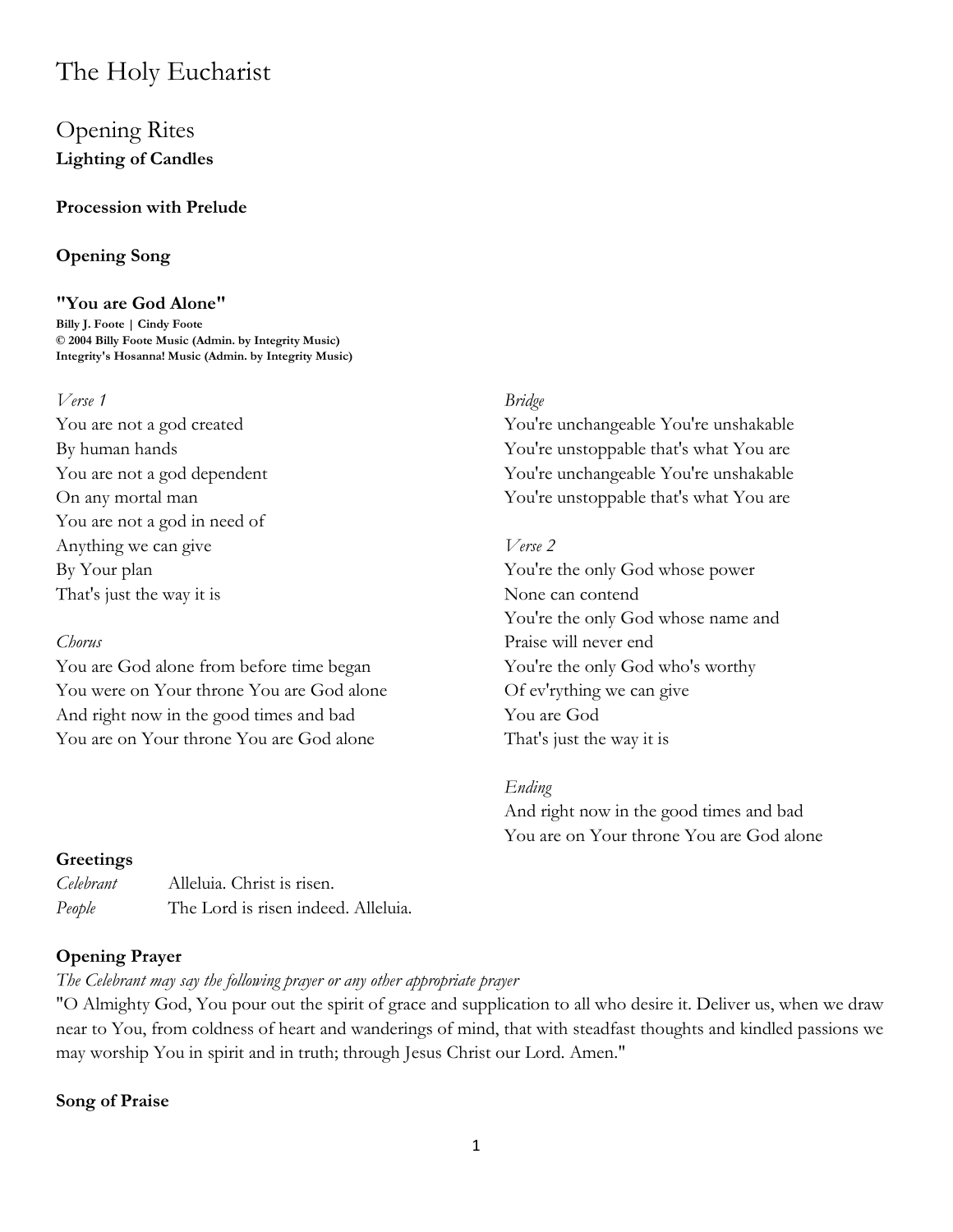#### *The Celebrant may introduce Song with the following or similar words*

As evidenced by the coming of the Holy Spirit, the Lord, the King of heaven and earth is here. Let us acclaim Him with a song of praise and sing Gloria in Excelsis.

### **Gloria S280**

Glory to God in the highest, and peace to His people on earth.

Lord God, heavenly King, almighty God and Father, We worship You, we give You thanks, we praise You for Your glory.

Lord Jesus Christ, only Son of the Father,

Lord God, Lamb of God,

You take away the sin of the world: have mercy on us; You are seated at the right hand of the Father: receive our prayer.

For You alone are the Holy One, You alone are the Lord, You alone are the Most High, Jesus Christ, with the Holy Spirit, in the glory of God the Father. Amen.

## **Collect of the Day**

*The Celebrant says to the people* The Lord be with you. *People* And also with you. *Celebrant* In remembrance of Pentecost, let us pray this collect together.

Together: "Almighty God, on this day You opened the way of eternal life to every race and nation by the promised gift of Your Holy Spirit: Shed abroad this gift throughout the world by the preaching of the Gospel, that it may reach to the ends of the earth; through Jesus Christ our Lord, who lives and reigns with You, in the unity of the Holy Spirit, one God, for ever and ever. Amen."

# The Liturgy of the Word

*Celebrant*: Please be seated for the reading of the Lessons.

### **The Lessons**

*The people sit.* 

### *Ecclesiastes 2:1-11*

<sup>1</sup> I said in my heart, "Come now, I will test you with mirth; therefore enjoy pleasure"; but surely, this also was vanity. <sup>2</sup>I said of laughter, "It is madness!"; and of mirth, "What does it accomplish?" <sup>3</sup>I searched in my heart *how* to gratify my flesh with wine, while guiding my heart with wisdom, and how to lay hold on folly, till I might see what *was* good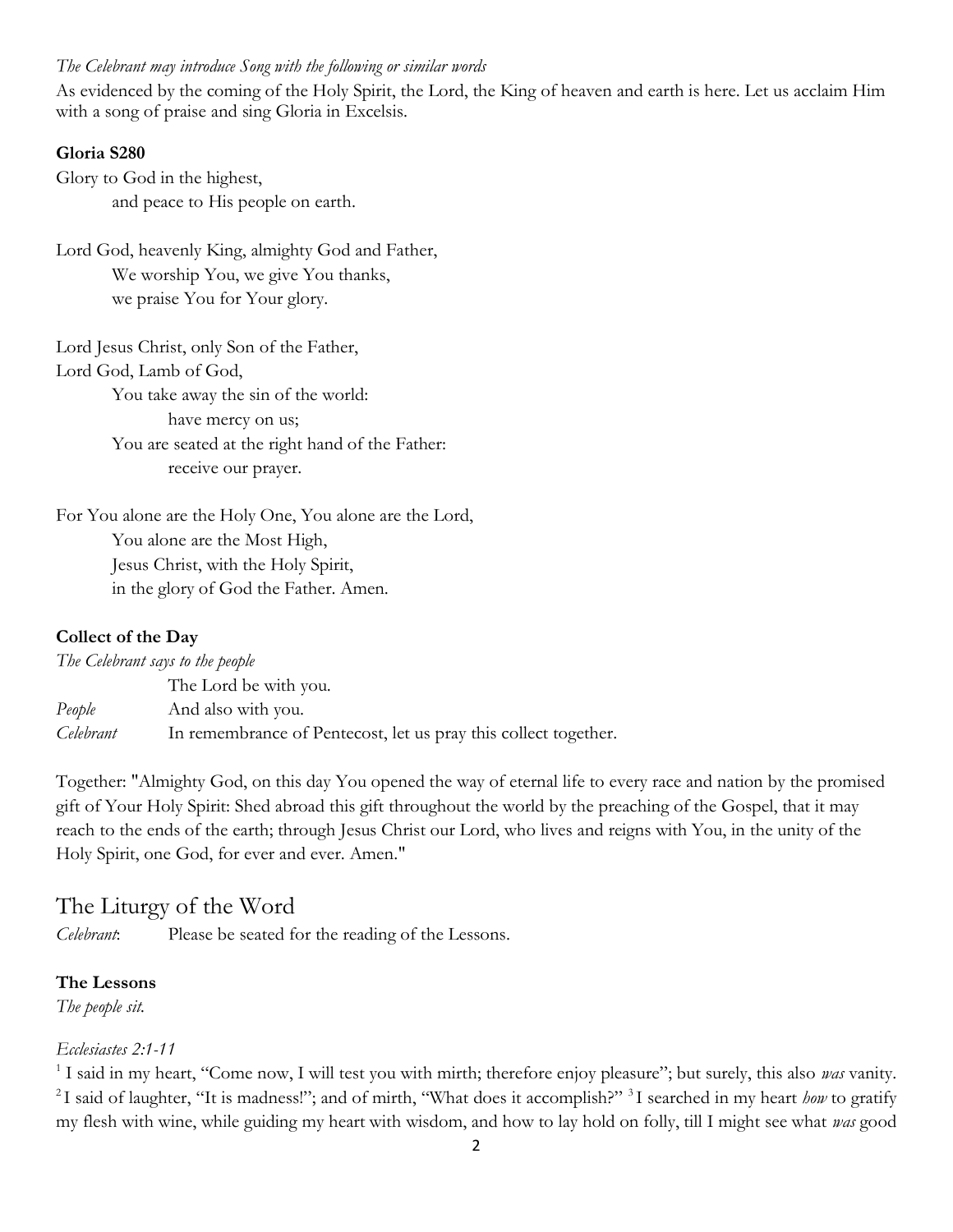for the sons of men to do under heaven all the days of their lives. <sup>4</sup>I made my works great, I built myself houses, and planted myself vineyards.<sup>5</sup>I made myself gardens and orchards, and I planted all *kinds* of fruit trees in them.<sup>6</sup>I made myself water pools from which to water the growing trees of the grove. <sup>7</sup>I acquired male and female servants, and had servants born in my house. Yes, I had greater possessions of herds and flocks than all who were in Jerusalem before me. <sup>8</sup>I also gathered for myself silver and gold and the special treasures of kings and of the provinces. I acquired male and female singers, the delights of the sons of men, *and* musical instruments of all kinds. <sup>9</sup>So I became great and excelled more than all who were before me in Jerusalem. Also my wisdom remained with me.

<sup>10</sup>Whatever my eyes desired I did not keep from them. I did not withhold my heart from any pleasure, For my heart rejoiced in all my labor; And this was my reward from all my labor. <sup>11</sup>Then I looked on all the works that my hands had done And on the labor in which I had toiled; And indeed all *was* vanity and grasping for the wind. *There was* no profit under the sun.

*After each Reading, the Reader may say* The word of the Lord. *People* Thanks be to God.

#### *Colossians 3:1-8, 16-17*

<sup>1</sup> If then you were raised with Christ, seek those things which are above, where Christ is, sitting at the right hand of God. <sup>2</sup> Set your mind on things above, not on things on the earth. <sup>3</sup> For you died, and your life is hidden with Christ in God. <sup>4</sup>When Christ *who is* our life appears, then you also will appear with Him in glory. <sup>5</sup>Therefore put to death your members which are on the earth: fornication, uncleanness, passion, evil desire, and covetousness, which is idolatry. <sup>6</sup> Because of these things the wrath of God is coming upon the sons of disobedience, <sup>7</sup> in which you also once walked when you lived in them. <sup>8</sup>But now you must also put off all these: anger, wrath, malice, blasphemy, filthy language out of your mouth.

 $^{16}$  Let the word of Christ dwell in you richly in all wisdom, teaching and admonishing one another in psalms and hymns and spiritual songs, singing with grace in your hearts to the Lord. <sup>17</sup> And whatever you do in word or deed, *do* all in the name of the Lord Jesus, giving thanks to God the Father through Him.

*After each Reading, the Reader may say* The word of the Lord. *People* Thanks be to God.

Virtual Anthem "I'd Rather Have Jesus" George Beverly Shea | Rhea F. Miller © Words: 1922. Renewed 1950 Curb Word Music (Admin. by CopyCare Asia Ltd (Singapore Branch))

#### *Verse 1*

I'd rather have Jesus than silver or gold, I'd rather be His than have riches untold; I'd rather have Jesus than houses or lands, I'd rather be led by His nail pierced hand.

# **"我寧願有耶穌"**

1 我寧願有耶穌, 勝過金銀, 寧願屬耶穌比一切較安穩, 我寧願有耶穌勝過財產, 寧願使耶穌受釘手來牽。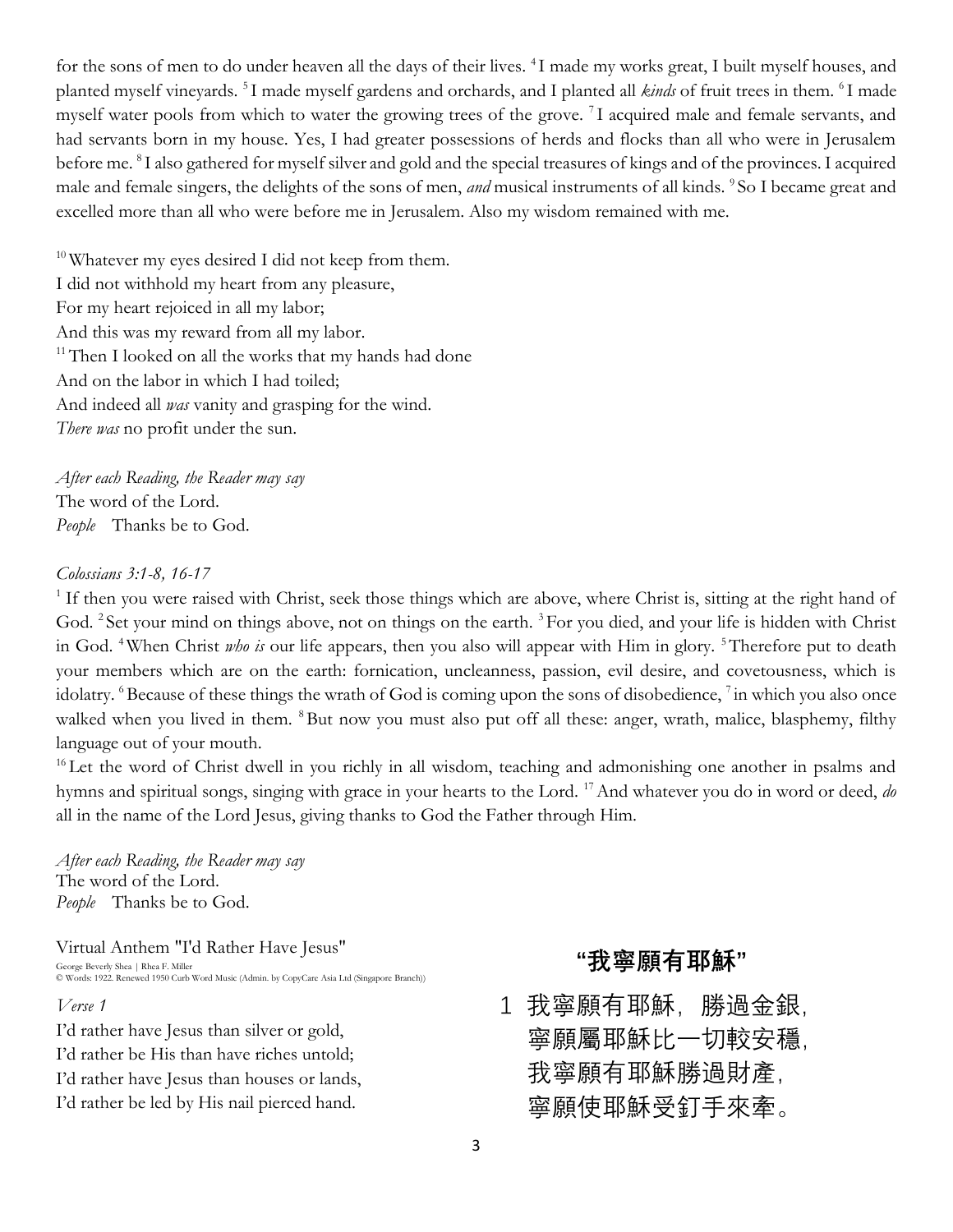#### *Chorus*

Than to be a king of a vast domain Or be held in sin's dread sway! I'd rather have Jesus than anything This world affords today.

#### *Verse 2*

I'd rather have Jesus than men's applause, I'd rather be faithful to His dear cause; I'd rather have Jesus than worldwide fame, I'd rather be true to His holy name.

#### *Verse 3*

He's fairer than lilies of rarest bloom; He's sweeter than honey from out of the comb; He's all that my hungering spirit needs I'd rather have Jesus and let Him lead.

- 和:勝過做君王雖有大權勢, 總是受罪惡控制; 我寧願有耶穌,勝過今世 榮華, 富貴, 一切。
- 2 我寧願有耶穌,勝過稱讚, 我願意盡力滿足主的心願, 我寧願有耶穌勝過名聲, 願對主盡忠榮耀主聖名。
- 3 救主比百合花,更加清香, 比蜯蜜甘甜勝過世上各項, 祂滿足我心靈我心意愛, 我願使救主來引導安排。

### **The Gospel**

*Then, all standing and facing the reader, the Deacon or a Priest reads the Gospel, first saying* The Holy Gospel of our Lord Jesus Christ according to Luke 12:13-21. *People* Glory be to Thee, O Lord.

### *Luke 12:13-21*

### **The Parable of the Rich Fool**

<sup>13</sup>Then one from the crowd said to Him, "Teacher, tell my brother to divide the inheritance with me." <sup>14</sup>But He said to him, "Man, who made Me a judge or an arbitrator over you?" <sup>15</sup> And He said to them, "Take heed and beware of covetousness, for one's life does not consist in the abundance of the things he possesses." <sup>16</sup>Then He spoke a parable to them, saying: "The ground of a certain rich man yielded plentifully. <sup>17</sup> And he thought within himself, saying, 'What shall I do, since I have no room to store my crops?' <sup>18</sup> So he said, 'I will do this: I will pull down my barns and build greater, and there I will store all my crops and my goods. <sup>19</sup> And I will say to my soul, "Soul, you have many goods laid up for many years; take your ease; eat, drink, *and* be merry." <sup>20</sup>But God said to him, 'You fool! This night your soul will be required of you; then whose will those things be which you have provided?' <sup>21</sup> "So *is* he who lays up treasure for himself, and is not rich toward God."

*After the Gospel, the Reader says* The Gospel of the Lord. *People* Praises be to Thee, O Christ.

Officiant: We will now proceed to the induction proper for our incoming Joy Fellowship and Young People's Fellowship officers. May we request the officers to stand here in-front.

#### **Induction Rite**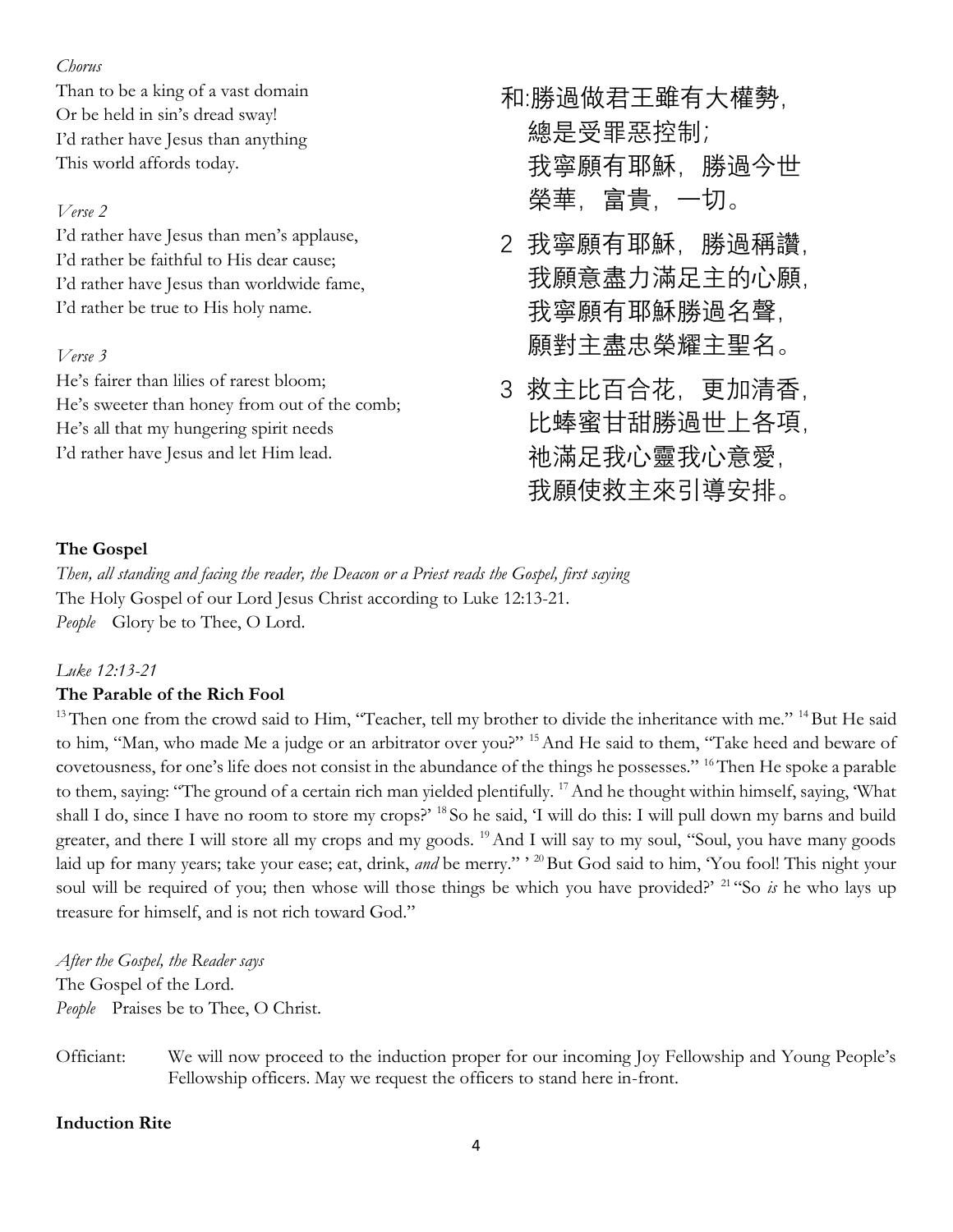#### **THE PRESENTATION**

| Presenter: | Reverend Sir, I present to you these persons, to be admitted as Officers of Joy Fellowship and Young  |
|------------|-------------------------------------------------------------------------------------------------------|
|            | People's Fellowship in this Parish.                                                                   |
| Priest:    | Are the persons whom you present duly prepared by purity of life, acceptance of responsibilities, and |
|            | regular attendance at Church, to perform their duties to the honor of God and the edifying of the     |
|            | Church?                                                                                               |
| Presenter: | I believe them so to be.                                                                              |

#### **THE EXAMINATION**

#### *(Inductees, please raise your right hand)*

Priest: Dearly beloved, who desire to be admitted to your fellowship's Office, are you convinced that the work is so important, that you should be diligent and humble in performing the same?

#### **Officers: I am so convinced.**

Priest: Will you try faithfully and reverently to execute the duties of your Office to the best of your ability, as unto the Lord and not unto men?

#### **Officers: I will so strive, the Lord being my helper.**

Priest: Will you strive to always live in accordance with the sacredness of this Office, conscious of the holiness of God whom you serve?

#### **Officers: I will so strive, the Lord being my helper.**

Priest: May God guide and bless you in the doing of this work as your spiritual service.

 $\sim$ Congregation Stand $\sim$ 

#### *(Inductees, you may put down your right hand)*

Priest: Praise the Lord, praise the Name of the Lord. (Psalm 135:1)

#### **THE ADMISSION**

 $\sim$ Congregation sit $\sim$ 

PRIEST (addressing the inductees):

I hereby admit you as Officers of Joy Fellowship and Young People's Fellowship in this Church. In the Name of the Father, and of the Son, and of the Holy Spirit. The grace of our Lord Jesus Christ be with you.

#### **THE LITANY FOR MY IDENTITY IN CHRIST**

Priest: You may begin with the Litany for Your Identity in Christ.

- **Y: I am the salt and light of the world. (Matt. 5:13-14)**
- **J: I am a branch of the true vine. (Jn. 15:1,5)**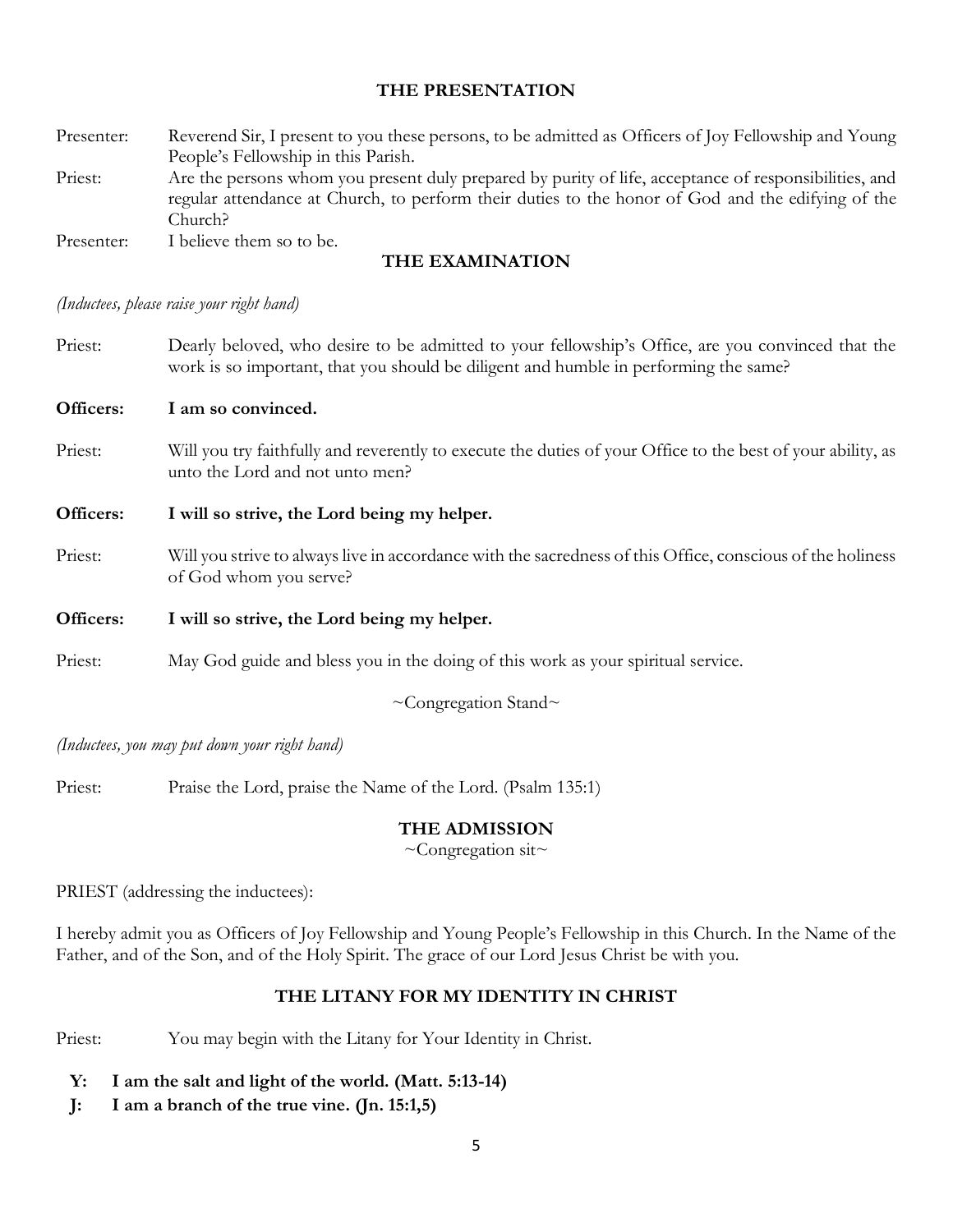- **Y: I have been chosen and appointed to bear fruit. (Jn. 15:16)**
- **J: I am a personal witness of Christ. (Acts 1:8)**
- **Y: I am God's temple. (1 Cor. 3:16)**
- **J: I am a minister of reconciliation for God. (2 Cor. 5:17-21)**
- **Y: I am God's co-worker. (1 Cor. 3:9)**
- **J: I am God's workmanship. (Eph. 2:10)**
- **Y: I may approach God with freedom and confidence. (Eph. 3:12)**
- **J: I can do all things through Christ who strengthens me. (Phil. 4:13)**

#### **Officers:**

**Almighty God, You have given Your only Son to be for us a sacrifice for sin, and also an example of godly life: Give us grace to receive thankfully the fruits of His redeeming work, and to follow daily in the blessed steps of His most holy life; through Jesus Christ Your Son, our Lord, who lives and reigns with You and the Holy Spirit, one God, now and forever. Amen.**

#### **------------------------BENEDICTION: 1 Thessalonians 5:23-24------------------------**

Now may the God of peace Himself sanctify you completely; and may your whole spirit, soul, and body be preserved blameless at the coming of our Lord Jesus Christ. He who calls you is faithful, who also will do it.

*(Inductees, please face the congregation)*

Officiant: *(Afterwards, if needed)* We praise God for our newly inducted Joy and YPF officers. Let us continue to edify them through our encouragement, support, and prayers as they exercise the duties of their offices to serve the Lord.

**The Sermon** by Rev. Justin Fung [\(https://youtu.be/DtEFw\\_n7CF8](https://youtu.be/DtEFw_n7CF8))

**The Nicene Creed** *(p.4 of Blue Hymn Book)* We believe in one God, the Father, the Almighty, maker of heaven and earth,

of all that is, seen and unseen.

We believe in one Lord, Jesus Christ, the only Son of God, eternally begotten of the Father, God from God, Light from Light, true God from true God, begotten, not made, of one Being with the Father. Through Him all things were made. For us men and for our salvation He came down from heaven: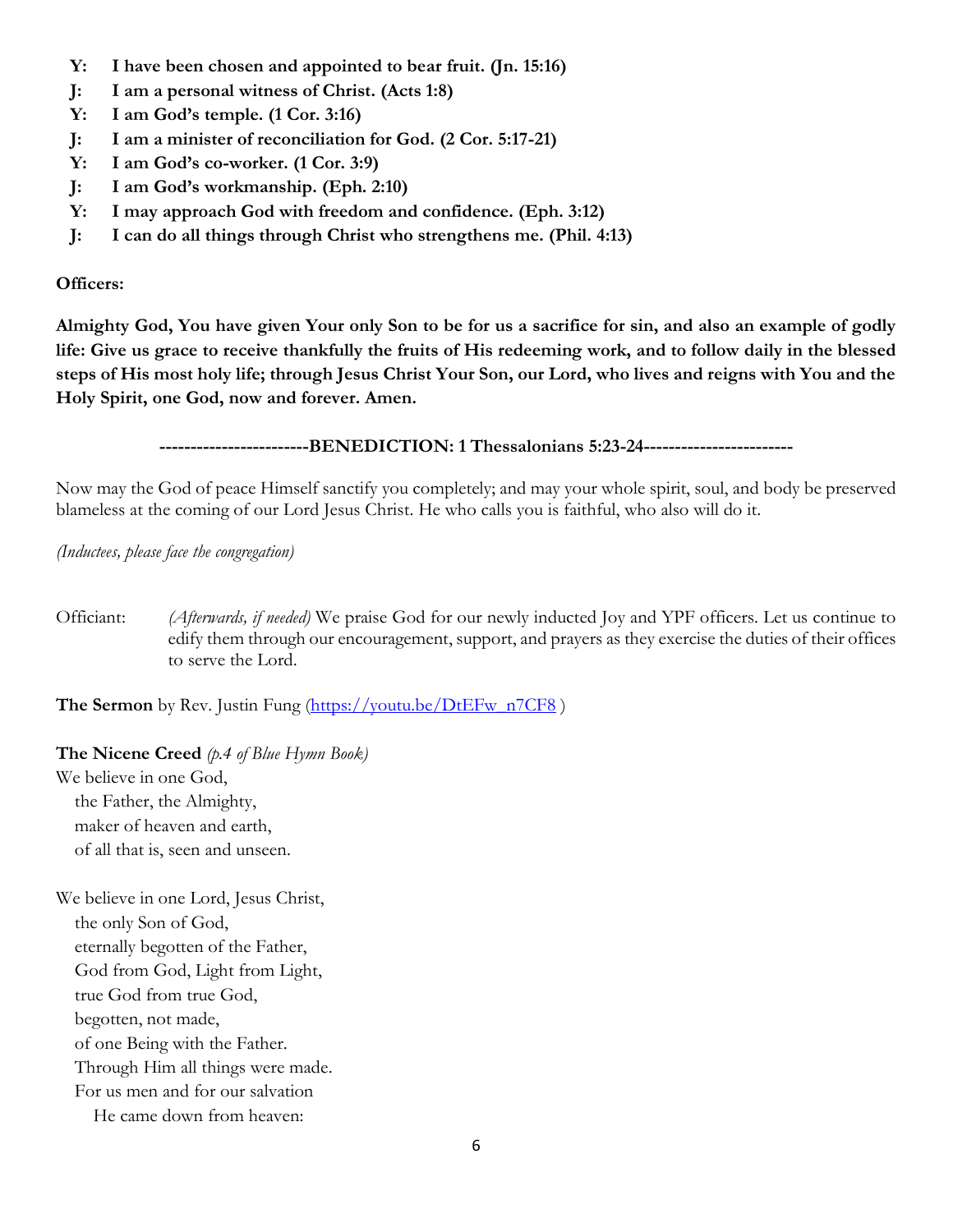conceived by the Holy Spirit He became incarnate from the Virgin Mary, and was made man. For our sake He was crucified under Pontius Pilate; He suffered death and was buried. On the third day He rose again in accordance with the Scriptures; He ascended into heaven and is seated at the right hand of the Father. He will come again in glory to judge the living and the dead, and His kingdom will have no end. We believe in the Holy Spirit, the Lord, the giver of life, who proceeds from the Father and the Son. With the Father and the Son

he is worshiped and glorified.

 He has spoken through the Prophets. We believe in one holy catholic and apostolic Church.

We acknowledge one baptism for the forgiveness of sins.

We look for the resurrection of the dead,

and the life of the world to come. Amen.

#### **Mission and Vision**

*Officiant* Since today is the first Sunday of the month, so we use this time to remind ourselves about our church Mission and Vision. Let us remind ourselves again what we are to do as a church, by reciting our Mission statement together:

To raise up generations of mature followers of Christ, to be salt and light in the world, who will love God, love others, and make disciples.

*Officiant* And how do we want to impact our community? Let us next recite our Vision statement together: SSP envisions to impact its community through members who are diligent in making disciples wherever they are, rooted in the Word, reverent in worship, and fervent in prayer.

### **The Prayers of the People** *(Can be read from Programme)*

*Officiant: Let us kneel and pray. As today is Youth Sunday, the Prayers of the People will be led by selected members from our youth fellowships.*

*(Youth representatives will lead the prayers…)*

#### **For the Church Iohan Angles** Johan Angles **Johan Angles Iohan Angles Iohan Angles Iohan Ang**

Gracious Father, we pray for Your holy Catholic or Universal Church. Fill it with all truth, in all truth, with all peace. Where it is unclean, purify it; where it is in error, direct it; where in anything it is amiss, reform it. Where it is right, strengthen it; where it is in want, provide for it; where it is divided, reunite it; for the sake of Jesus Christ thy Son our Savior. Amen.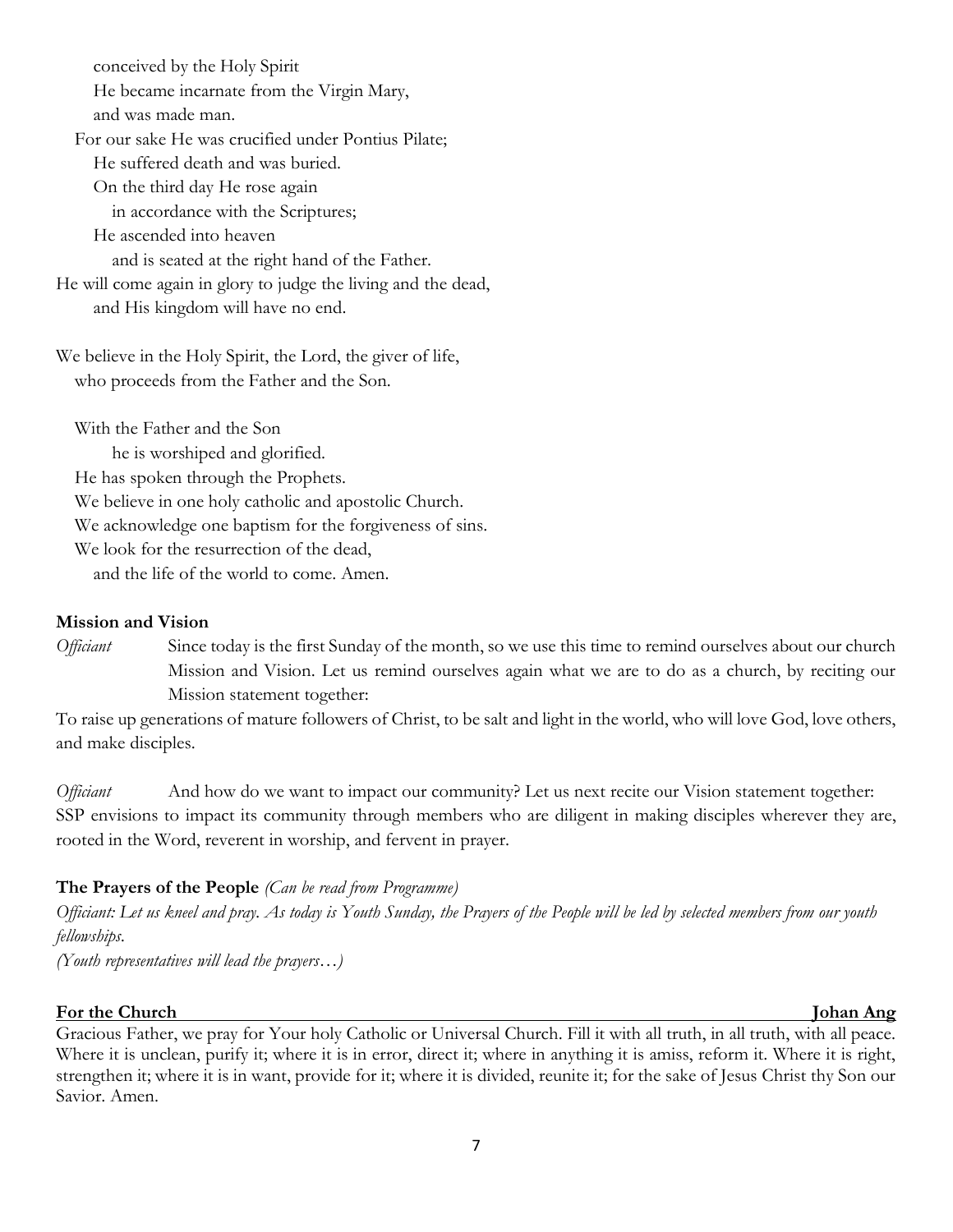#### **For the Preservation of God's Creation Kysha Batalla**

Almighty God, in giving us dominion over things on earth, You made us fellow workers in Your creation: Give us wisdom to use our natural resources responsibly, so that no one may have to suffer from our abuse of them, and that generations yet to come may continue to praise You for Your abundant blessings; through Jesus Christ our Lord. Amen.

#### **For those who Influence Public Opinion Florence Peña Florence Peña**

Almighty God, You proclaim Your truth in every age through many voices: Direct, in our time, we pray, that those who exercise influence in the sphere of public opinion may do their part in making the hearts of people wise, their minds sound, and their will righteous; to the honor of Jesus Christ our Lord. Amen.

#### **For Young Persons Kysha Batalla**

God our Father, You see Your children growing up in an unsteady and confusing world: Reveal to us how Your ways give more life than the ways of the world, that following You is better than chasing after selfish goals. Help us to take failure, not as a measure of our worth, but as a chance for a new start. Give us strength to hold our faith in You, and to keep alive our joy in You, and to always appreciate Your gifts of family, friends, church, and a good education; through Jesus Christ our Lord. Amen.

#### **For All Parents** Johan Ang *Johan Ang*

Almighty God, giver of life and love. Grant our parents wisdom and devotion in the management of their lives, that each may be to the other a strength in need, a counselor in perplexity, a comfort in sorrow, and a companion in joy. And so knit their wills together in Your will and their spirits in Your Spirit, that they may nurture a harmonious family life together in love and peace all the days of their life; through Jesus Christ our Lord. Amen.

#### **For the Good Use of Time Kysha Batalla**

O God, in the course of this busy life, give us times of refreshment and peace; and grant that we may use our leisure time to rebuild our bodies and renew our minds, that our spirits may be open to Your goodness, and in response, enable us to serve You more; through Jesus Christ our Lord. Amen.

#### **For the Right Use of God's Gifts Florence Peña**

Almighty God, whose loving hand has given us all that we possess: Grant us grace that we may honor You with what we have, and, remembering that one day we must give account, may we be faithful stewards of Your blessings, through Jesus Christ our Lord. Amen.

#### **For Guidance** Johan Ang **Johan Ang**

Direct us, O Lord, that in our endeavor to learn and be trained up in character, wisdom and responsibility, we may receive Your most gracious favor. Help us, that in all the things which we have begun, continued and ended, we may glorify Your holy name. And finally, by Your mercy, that we may obtain everlasting life; through Jesus Christ our Lord. Amen.

*Celebrant* We will now take this time to pray for our own needs and those of others. *Silence*

*Celebrant*: Almighty God, by Your Holy Spirit You have made us one with Your saints in heaven and on earth: Grant that in our earthly pilgrimage we may always be supported by this fellowship of love and prayer, and know ourselves to be surrounded by their witness to Your power and mercy. We ask this for the sake of Jesus Christ, in whom all our intercessions are acceptable through the Spirit, and who lives and reigns for ever and ever. *Amen.*

**Confession** *(p.7 of Blue Hymn Book)*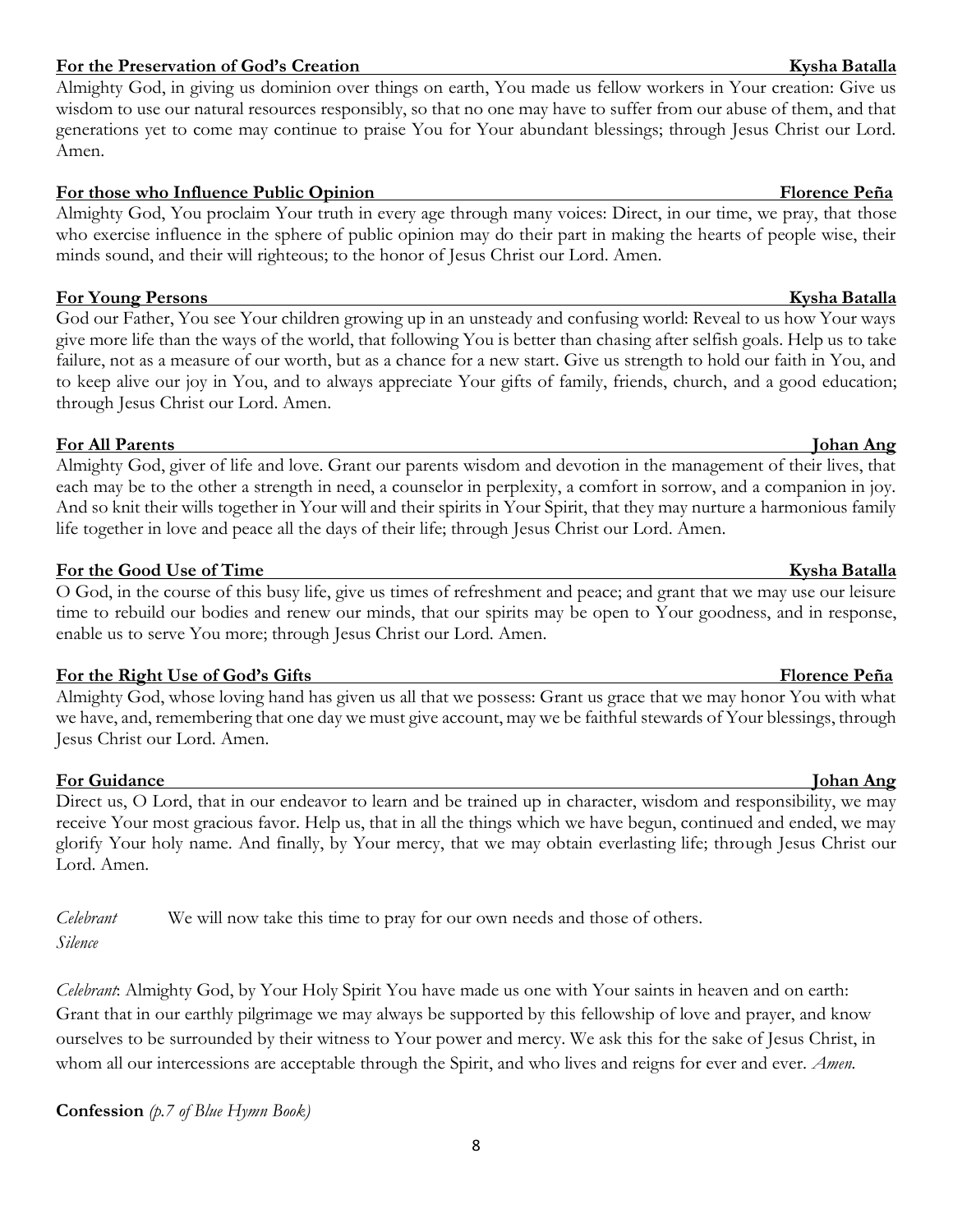*Celebrant:* Hebrews 4:14 and 16 reminds us, that "Since we have a great high priest who has passed through the heavens, Jesus, the Son of God, let us with confidence draw near to the throne of grace, that we may receive mercy and find grace to help in time of need."

With humble and contrite hearts, let us confess our sins against God and our neighbor.

#### *Minister and People*

Most merciful God, we confess that we have sinned against You in thought, word, and deed, by what we have done, and by what we have left undone. We have not loved You with our whole heart; we have not loved our neighbors as ourselves. We are truly sorry and we humbly repent. For the sake of Your Son Jesus Christ, we pray You of Your mercy: forgive what we have been, amend what we are, direct what we shall be; that we may delight in Your will, and walk in Your ways, to the glory of Your Name. Amen.

#### *The Bishop, when present, or the Priest, stands and says*

Almighty God have mercy on you, forgive you all your sins through our Lord Jesus Christ, strengthen you in all goodness, and by the power of the Holy Spirit keep you in eternal life. *Amen.*

### **Prayer of Humble Access**

*Celebrant:* In preparation for the Eucharist, let us prepare our hearts and pray together the Prayer of Humble Access.

Most merciful Lord, we do not trust in our own merits to come to Your table, but in Your boundless grace. You have invited us to come to the table of the Kingdom of Heaven. Help us to partake of the body and blood of Your loving Son Jesus Christ, that we may ever more live in Him, and He in us. Amen.

**The Peace** *(p.9 of Blue Hymn Book) Celebrant:* Let us all stand for the peace.

#### *The Celebrant may say these words*

Our Lord Jesus Christ said: "Peace I leave with you, my peace I give to you, not as the world gives do I give to you." The peace of the Lord be always with you. *People* And also with you.

*Celebrant:* Let us exchange the peace of the Lord with one another. And for those who are watching at home, we extend to you the peace of the Lord.

*The people exchange the peace of the Lord.*

# The Liturgy of the Eucharist *(pp.9-14 of Blue Hymn Book)*

### **Offertory**

*Celebrant:* Please be seated for the offertory. Let us remember the words of Psalm 96:8, to "Ascribe to the Lord the honor due His Name; bring offering and come into His courts." Please take this time to sign our attendance sheets, or access our Jotform online through our QR code.

**Offertory Song**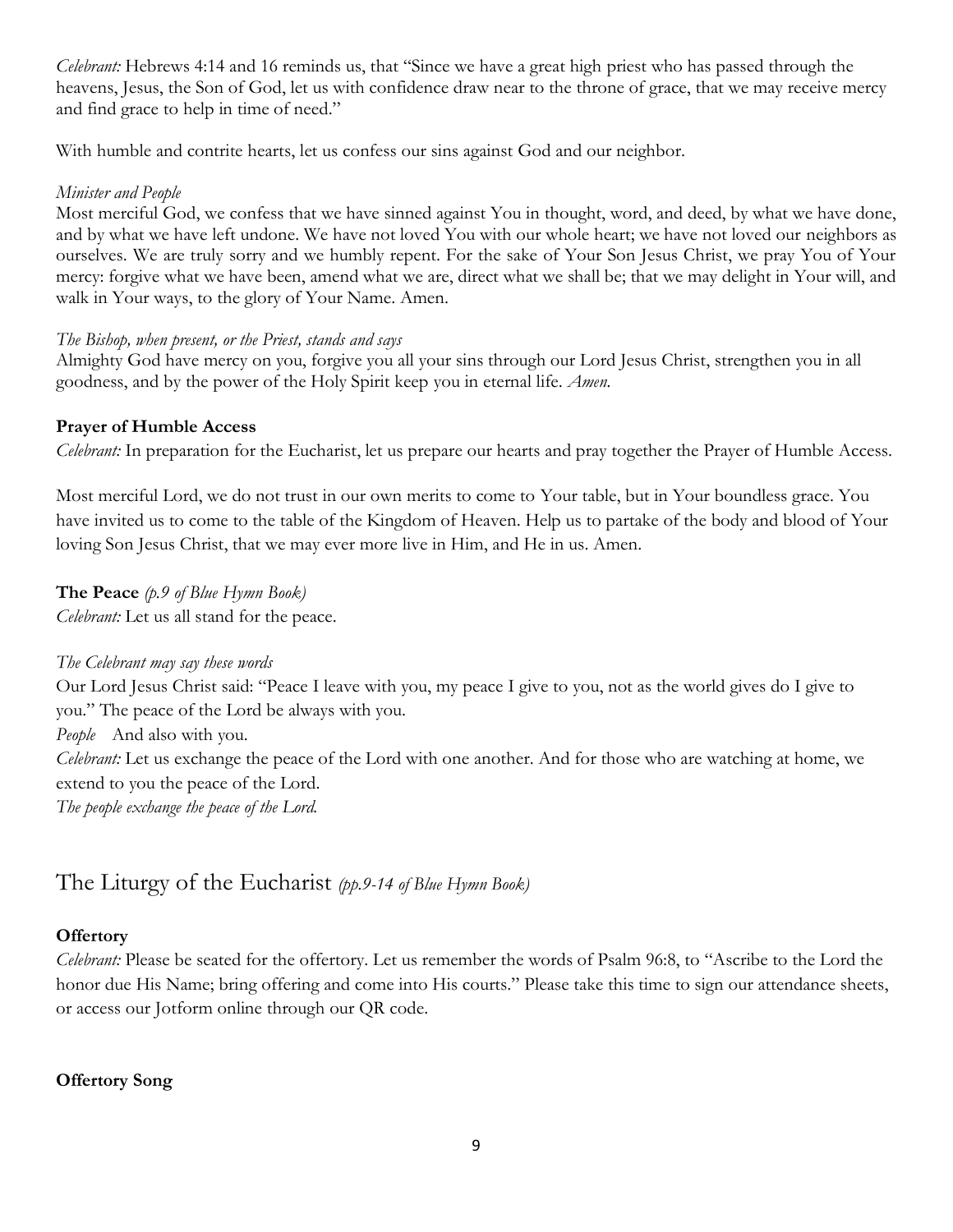#### **"I Surrender All"**

*Verse 1* All to Jesus I surrender, All to Him I freely give; I will ever love and trust Him, In His presence daily live.

#### *Chorus*

I surrender all, I surrender all; All to Thee, my blessed Saviour, I surrender all.

### *Verse 2*

All to Jesus I surrender, Humbly at His feet I bow; Worldly pleasure all forsaken, Take me Jesus, take me now.

### *Verse 3*

All to Jesus I surrender, Make me, Saviour, wholly Thine; Let the Holy Spirit witness, I am Thine and Thou art mine.

*Verse 4* All to Jesus I surrender, Lord, I give myself to Thee; Fill me with Thy love and power, Let thy blessing rest on me.

# **"全所有我献給主"**

- 1 全所有我獻給主, 全所有甘願要獻, 愛常常愛祢靠祢, 愛與祢日日結聯。
- 和:全所有要獻, 全所有要獻, 獻給我尊貴的主, 全所有要獻。
- 2 全所有我獻給主, 祢脚下我來跪倚, 願放棄今世快樂, 求此時來接納我。
- 3 全所有我獻給主, 全靠祢求祢引導, 使我受聖神感動, 明知祢也屬於我。
- 4 全所有我獻給主, 將本身願獻給祢, 求祢將恩惠氣力, 賞賜我永無相離。

*Once the offerings have been brought forward, the following offertory sentence or similar is sung or said,* Praise God from whom all blessings flow, praise Him all creatures here below, praise Him above ye heavenly hosts, praise Father, Son, and Holy Ghost. Amen.

## **The Great Thanksgiving**

*The people remain standing. The Celebrant, whether bishop or priest, faces them and sings or says*

The Lord be with you. *People* And also with you. *Celebrant* Lift up your hearts. *People* We lift them to the Lord.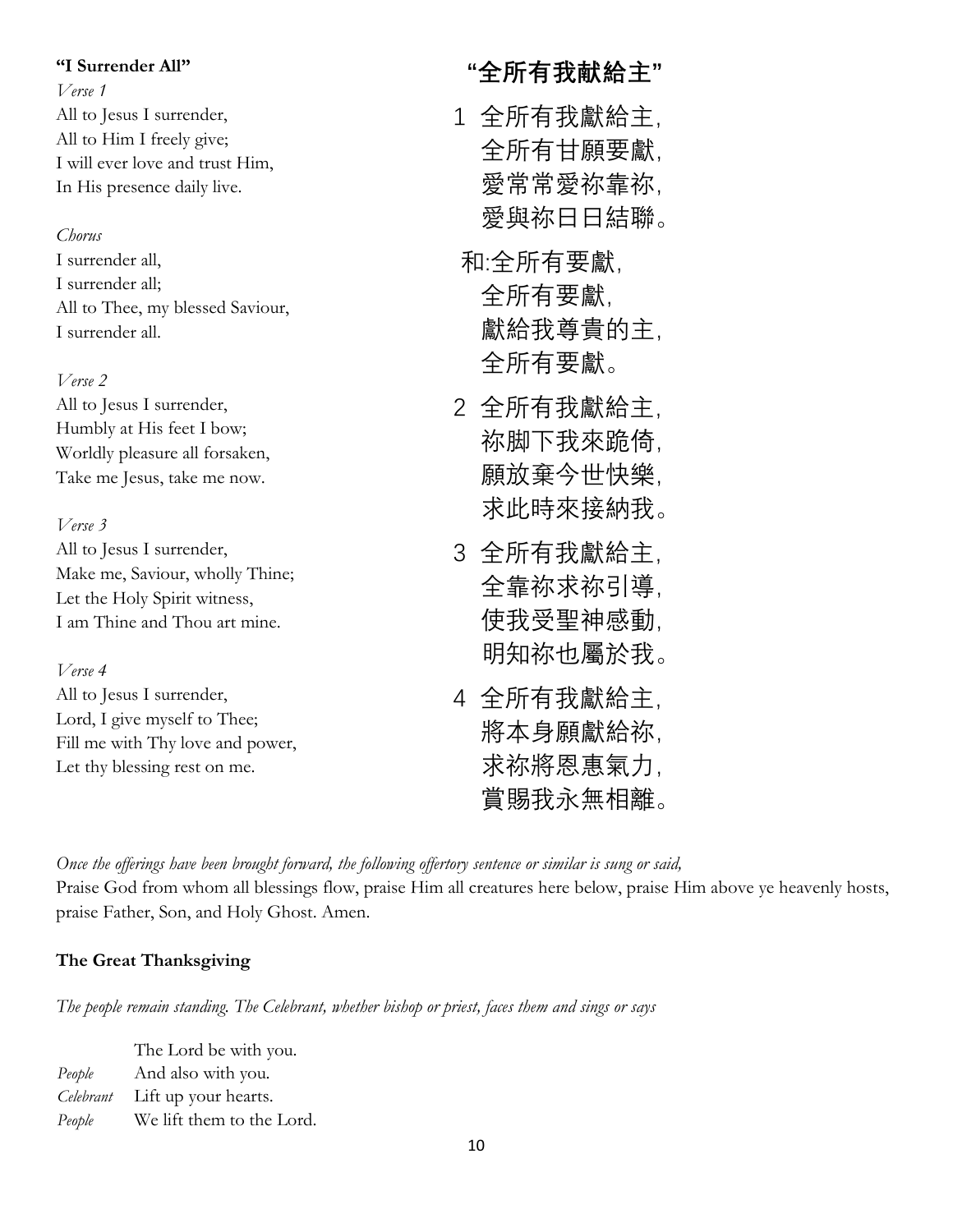*Celebrant* Let us give thanks to the Lord our God.

*People* It is right to give Him thanks and praise.

It is right, and a good and joyful thing, always and everywhere to give thanks to You, Father Almighty, Creator of heaven and earth.

#### *(Preface for PENTECOST)*

Through Jesus Christ our Lord. In fulfillment of His true promise, the Holy Spirit came down from heaven, lighting upon the disciples, to teach them and to lead them into all truth; uniting peoples of many tongues in the confession of one faith, and giving to Your Church the power to serve You as a royal priesthood, and to preach the Gospel to all nations.

Therefore, we praise You, joining our voices with Angels and Archangels and with all the company of heaven, who forever sing this hymn to proclaim the glory of Your Name:

#### *Celebrant and People*

Holy, holy, holy, Lord, God of hosts, heaven and earth are full of Thy glory. Glory be to Thee, O Lord Most High. Amen.

#### *The people kneel or stand.*

#### *Celebrant*

Holy and gracious Father: in Your infinite love You made us in Your image; and when we fell into sin and became subject to evil and death, You, in Your mercy sent Jesus Christ, Your only and eternal Son, to share our human nature, to live and die as one of us.

He stretched out His arms upon the cross, and offered Himself in obedience to Your will, a perfect sacrifice for all mankind, to reconcile us to You, the God and Father of all.

On the night He was betrayed, our Lord Jesus Christ took bread; and when He had given thanks to You, He broke it and gave it to His disciples, and said, "Take eat: This is my Body, which is given for you. Do this for the remembrance of me."

After supper He took the cup of wine; and when He had given thanks, He gave it to them and said, "Drink this, all of you: This is my blood of the new Covenant, which is shed for you and for many for the forgiveness of sins. Whenever you drink it, do this for the remembrance of me."

Therefore, we proclaim the mystery of the faith:

*Celebrant and People* Christ has died. Christ is risen. Christ will come again.

#### *Celebrant*

We celebrate the memorial of our redemption, O Father, in this sacrifice of praise and thanksgiving, and we offer You these gifts, recalling His death, resurrection, and ascension.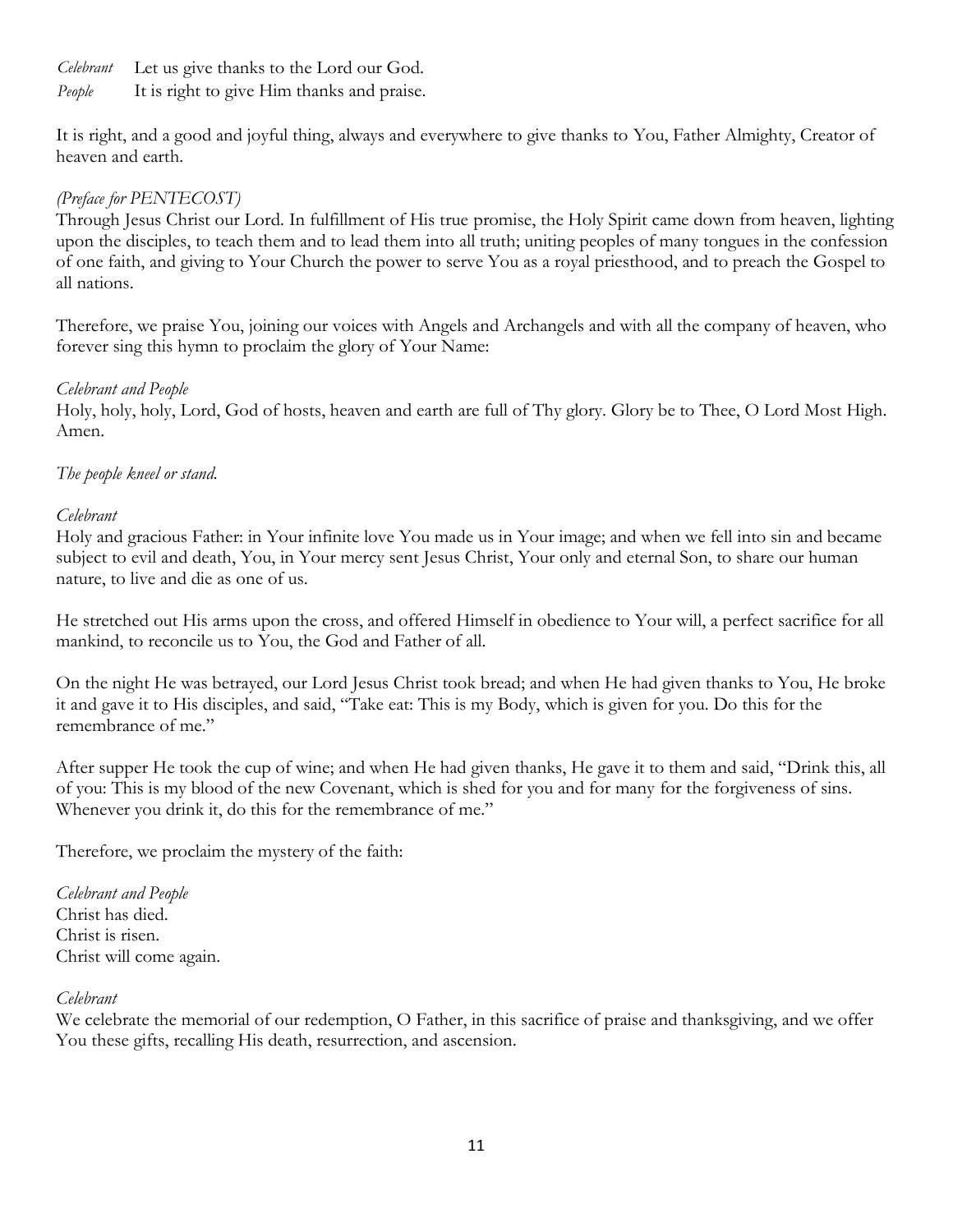Sanctify them by Your Holy Spirit to be for Your people the Body and Blood of Your Son, the holy food and drink of new and unending life in Him. Sanctify us also that we may faithfully receive this holy Sacrament, and serve You in unity, constancy, and peace; and at the last day bring us with all Your saints into the joy of Your eternal kingdom.

All this we ask through Your Son, Jesus Christ. All honor and glory is Yours, Almighty Father, Son, Holy Spirit, now and forever. Amen.

As our Savior Christ has taught us, we now pray:

Our Father, who art in heaven, hallowed be Thy Name. Thy kingdom come, Thy will be done on earth as it is in heaven. Give us this day our daily bread. And forgive us our trespasses as we forgive those who trespass against us. And lead us not into temptation but deliver us from evil. For Thine is the kingdom, and the power, and the glory, for ever and ever. Amen.

#### **The Breaking of the Bread**

*A period of silence is kept, during which the Celebrant breaks the consecrated bread. Then, may be said*

| Celebrant | We break this bread to share in the body of Christ.                     |
|-----------|-------------------------------------------------------------------------|
| People    | Though we are many, we are one body, because we all share in one bread. |
| Celebrant | Blessed are those who are invited to the marriage supper of the Lamb.   |
| People    | Let us rejoice and exult and give the glory to the Lord.                |

#### *Facing the people, the Celebrant says the following Invitation*

The Gifts of God for the People of God. Take them in remembrance that Christ died for you, and feed on Him in your hearts by faith, with thanksgiving.

*The ministers receive the Sacrament in both kinds, and then immediately deliver it to the people.*

*The Bread and the Cup are given to the communicants with these words* The Body (Blood) of our Lord Jesus Christ keep you in everlasting life. [*Amen.*]

*or with these words* The Body of Christ, the bread of heaven. [*Amen.*] The Blood of Christ, the cup of salvation. [*Amen.*]

*During the ministration of Communion, hymns, psalms, or anthems may be sung.*

*After Communion, the Celebrant says* Let us pray.

*(Prayers are in pages 13 and 14 of the Blue Prayer book)*

#### *Celebrant and People*

Eternal God, heavenly Father, You have graciously accepted us as living members of Your Son our Savior Jesus Christ, and You have fed us with spiritual food in the Sacrament of His Body and Blood. Send us now into the world in peace, and grant us strength and courage to love and serve You with gladness and singleness of heart; through Christ our Lord. Amen.

#### **The Blessing**

*The Bishop, when present, or the Priest, may bless the people.*